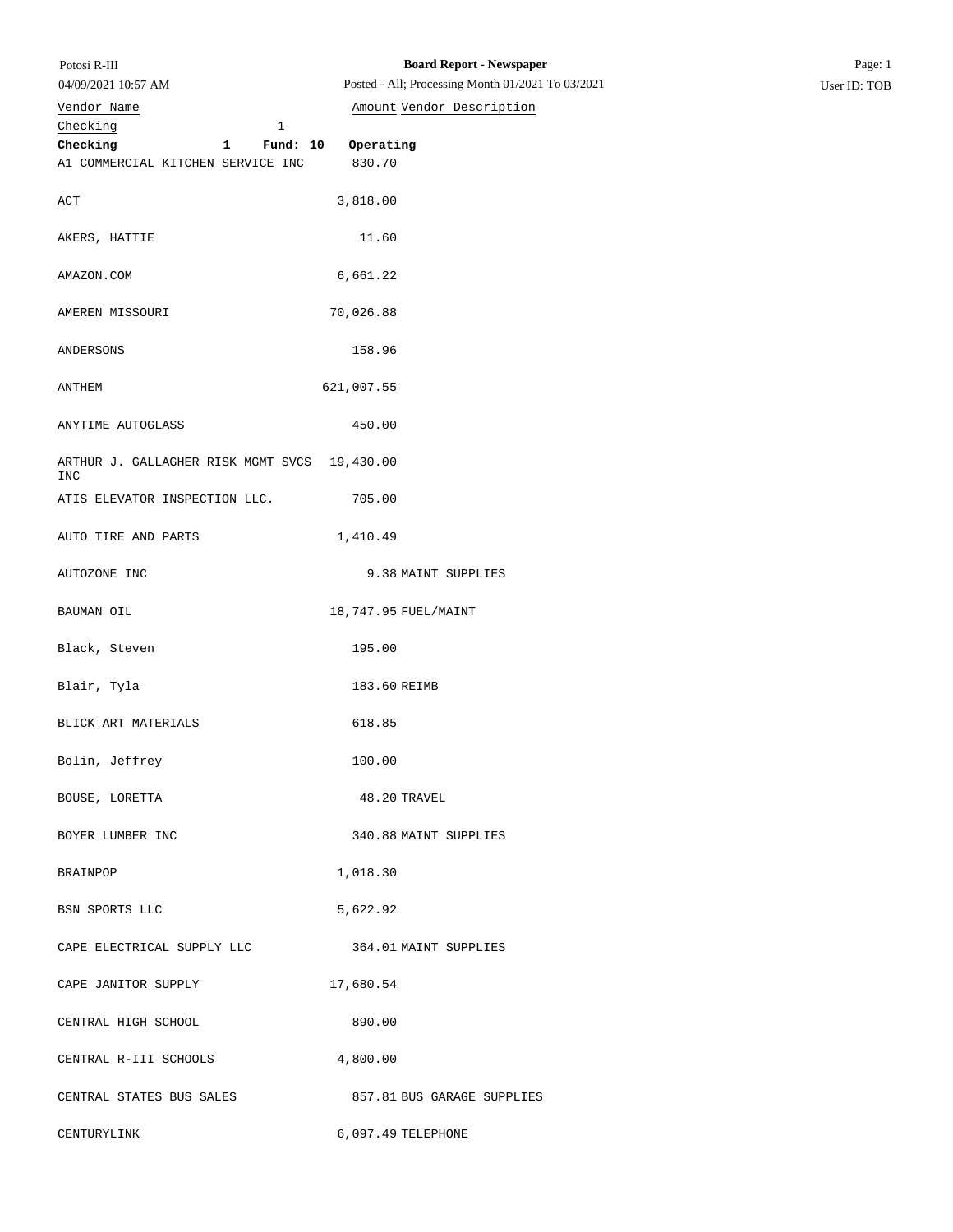| Potosi R-III                                             | <b>Board Report - Newspaper</b>                   | Page: 2      |
|----------------------------------------------------------|---------------------------------------------------|--------------|
| 04/09/2021 10:57 AM                                      | Posted - All; Processing Month 01/2021 To 03/2021 | User ID: TOB |
| Vendor Name                                              | Amount Vendor Description                         |              |
| CHAMPIONSHIP TIMING                                      | 1,300.00                                          |              |
| CHAZELLE BROTHERS                                        | 41.61 UPS/SUPPLIES                                |              |
| CHEMSEARCH                                               | 297.14 SUPPLIES                                   |              |
| CLEAN UNIFORM COMPANY                                    | 1,470.85                                          |              |
| Coleman, Mariah                                          | 110.14                                            |              |
| COLEMAN, ROGER                                           | 1,380.00                                          |              |
| Cook, Ken                                                | 160.00                                            |              |
| COUNTRY CORNER FLORIST                                   | 1,386.00                                          |              |
| CS DESIGN, LLC.                                          | 1,620.00                                          |              |
| CULLIGAN                                                 | 105.15 WATER SOFTENER                             |              |
| CUSTOM HOME ELEVATORS                                    | 100.00                                            |              |
| DEMCO                                                    | 395.06                                            |              |
| DESOTO ELECTRICAL PRODUCTS INC.                          | 4,202.56                                          |              |
| DICKEY BUB                                               | 1,988.77                                          |              |
| DICKINSON, BROOK                                         | 139.72                                            |              |
| DOCKINS BROADCAST GROUP                                  | 200.00                                            |              |
| Donze, Tim                                               | 125.00                                            |              |
| DOUGLAS, KIM                                             | 31.95                                             |              |
| EAST CENTRAL DISTRICT #7                                 | 60.00                                             |              |
| ELDER, JODI                                              | 245.02                                            |              |
| ELLIS BATTERY SPECIALISTS LLC 1,621.20                   |                                                   |              |
| ELLIS, KEVIN                                             | 160.00                                            |              |
| EMILY, HEATHER                                           | 15.00                                             |              |
| ENHANCEMENTS, INC.                                       | 1,070.00                                          |              |
| FAMILY STEAK HOUSE                                       | 100.00 FOOD                                       |              |
| FARMINGTON HIGH SCHOOL                                   | 195.00                                            |              |
| FARMINGTON R7 SCHOOL DISTRICT 50.00 EDUCATIONAL SERVICES |                                                   |              |
| FARMINGTON SPORTS & REHAB                                | 137.09                                            |              |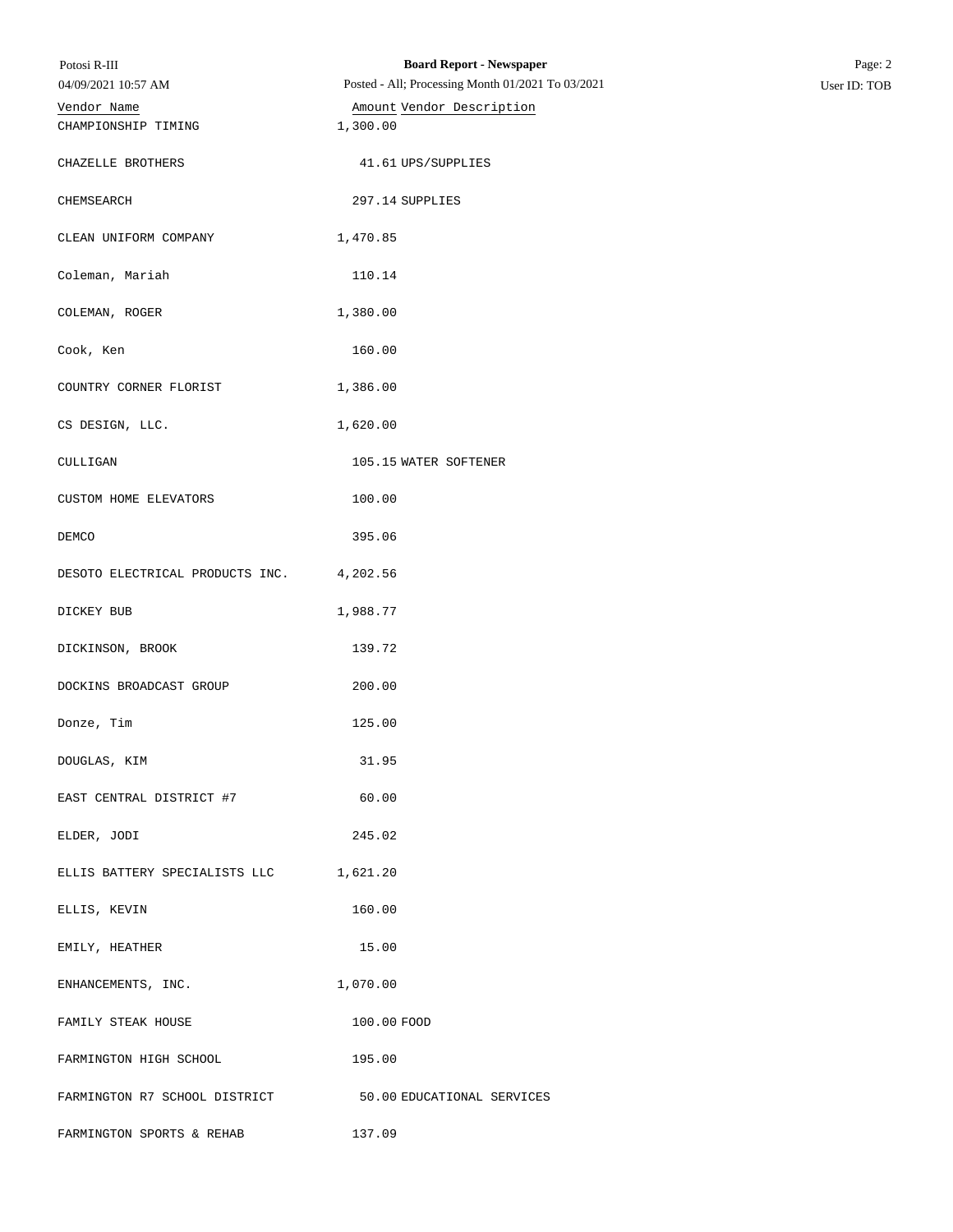| Potosi R-III                     | <b>Board Report - Newspaper</b>                   | Page: 3      |
|----------------------------------|---------------------------------------------------|--------------|
| 04/09/2021 10:57 AM              | Posted - All; Processing Month 01/2021 To 03/2021 | User ID: TOB |
| Vendor Name                      | Amount Vendor Description                         |              |
| FILTER SERVICE OF ST LOUIS       | 1,470.75                                          |              |
| FIRST STATE COMMUNITY BANK       | 225.00                                            |              |
| FISHER AUTO PARTS                | 136.37 SUPPLIES                                   |              |
| FOURCHE' VALLEY GOLF CLUB        | 418.00                                            |              |
| FULTON, JOSHUA                   | 65.00                                             |              |
| GANT, WENDY                      | 140.40                                            |              |
| GARDNER, JENNA                   | 29.20                                             |              |
| GERWITZ, JIM                     | 60.00                                             |              |
| GIBSON, SETH                     | 255.15                                            |              |
| GLORE, LINDSEY                   | 11.34                                             |              |
| GRAHAM, HOZIE                    | 250.00                                            |              |
| GRAND TRUE VALUE RENTAL          | 243.20                                            |              |
| GRAPHIC EDGE LLC, THE            | 882.89                                            |              |
| GRIZZLY INDUSTRIAL INC           | 294.73                                            |              |
| GROVE-TEK INC                    | 181.50                                            |              |
| GWS CONTRACTORS INS              | 1,895.00                                          |              |
| HARPS FOOD STORE INC             | 737.17                                            |              |
| HD SUPPLY FACILITIES MAINT, LTD. | 111.90                                            |              |
| HERCULANEUM HIGH SCHOOL          | 200.00 DUES                                       |              |
| HICKS, JOEY                      | 65.00                                             |              |
| HILLSBORO HIGH SCHOOL            | 385.37                                            |              |
| HILLSBORO JR HIGH SCHOOL         | 250.00                                            |              |
| HILLYARD/ST.LOUIS                | 1,392.12                                          |              |
| HOEHN, DUSTIN                    | 275.00                                            |              |
| HOLLOWAY DISTRIBUTING INC        | 15,855.41                                         |              |
| HULSEY, LUCAS                    | 60.00                                             |              |
| HUMMERT INTERNATIONAL            | 7,266.59                                          |              |
| INDEPENDENT JOURNAL INC          | 561.42 AD                                         |              |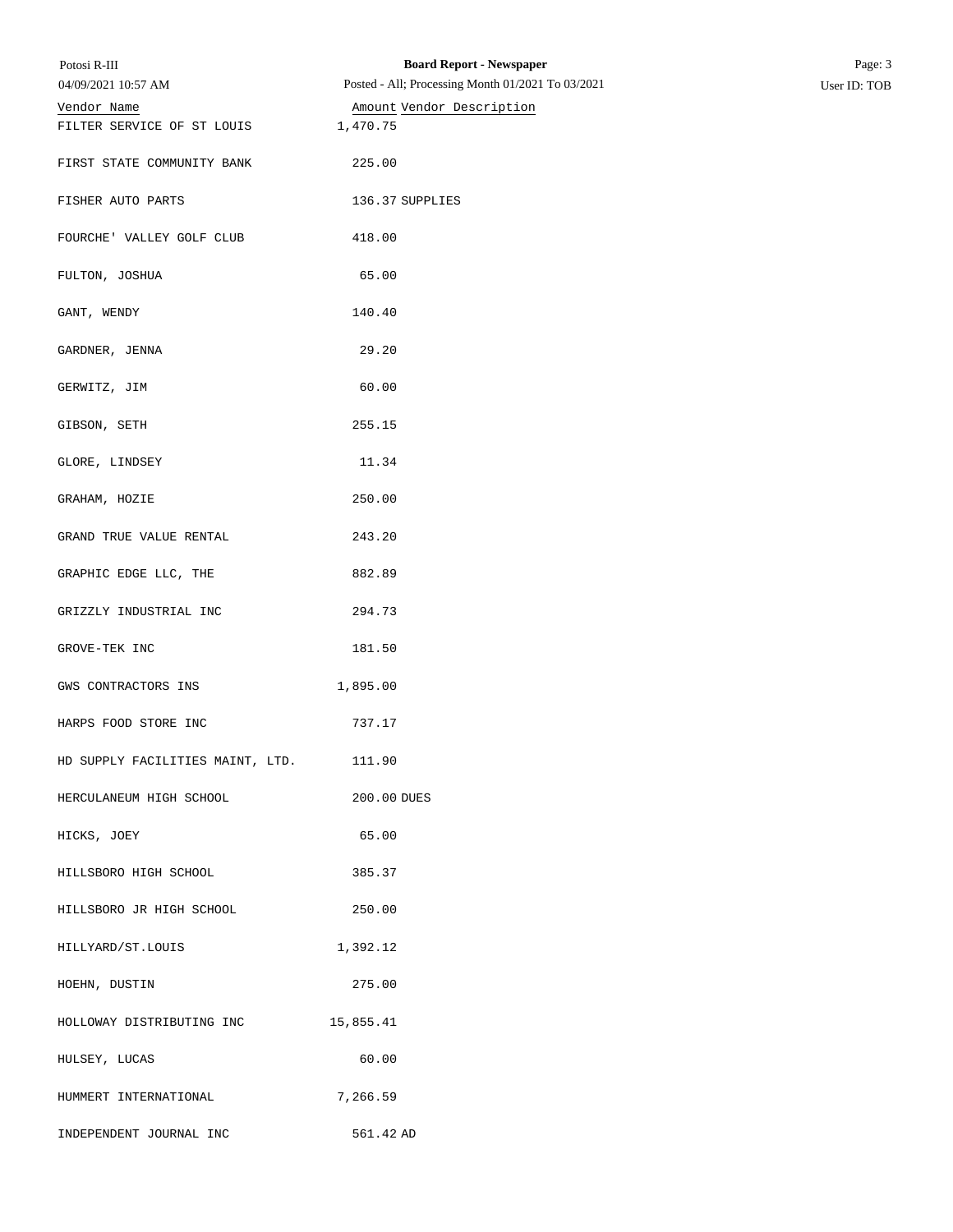| Potosi R-III<br>04/09/2021 10:57 AM | <b>Board Report - Newspaper</b><br>Posted - All; Processing Month 01/2021 To 03/2021 | Page: 4<br>User ID: TOB |
|-------------------------------------|--------------------------------------------------------------------------------------|-------------------------|
| Vendor Name                         | Amount Vendor Description                                                            |                         |
| INMAN, ROB                          | 110.00                                                                               |                         |
| INTERSTATE BILLING SERVICE INC      | 1,577.54                                                                             |                         |
| JEFFERSON R-7 MIDDLE SCHOOL         | 250.00                                                                               |                         |
| JOSTENS INC                         | 5,876.66 YEARBOOKS                                                                   |                         |
| KAMMERMANN'S EXT CO INC             | 595.00 PEST CONTROL                                                                  |                         |
| KFMO                                | 150.00                                                                               |                         |
| KRANZ BODY CO LLC                   | 195.65                                                                               |                         |
| KROMER CO LLC                       | 121.38                                                                               |                         |
| LABRUYERE, LANA                     | 65.00                                                                                |                         |
| LEARNING A-Z                        | 118.00                                                                               |                         |
| LITTLE CAESAR'S POTOSI              | 69.12                                                                                |                         |
| MARCO TECHNOLOGIES LLC              | 2,065.95                                                                             |                         |
| MARLER, KYLE                        | 1,055.00                                                                             |                         |
| MAXWELL MEDALS & AWARDS             | 519.80 AWARDS                                                                        |                         |
| MAXWELL, CHERYL                     | 85.00 WORKSHOP                                                                       |                         |
| MCCAUL, ALEX                        | 1,019.70                                                                             |                         |
| MCDA, EAST CENTRAL DISTRICT         | 40.00                                                                                |                         |
| MCI                                 | 93.45 LONG DISTANCE                                                                  |                         |
| MEADOR, JARED                       | 425.00                                                                               |                         |
| MELTON SIGNS & TSHIRTS              | 269.00                                                                               |                         |
| MERCILLE, DEANNA                    | 109.94 REIMB                                                                         |                         |
| MF ATHLETIC                         | 148.00                                                                               |                         |
| MICKE, GARY                         | 247.95                                                                               |                         |
| MICKES O'TOOLE, LLC                 | 546.00                                                                               |                         |
| MINERAL AREA COLLEGE                | 1,555.00                                                                             |                         |
| MINERAL AREA COLLEGE                | 20.00                                                                                |                         |
| MINERAL AREA OFFICE SUPPLY          | 419.17 OFFICE SUPPLIES                                                               |                         |
| MINERAL AREA OVERHEAD DOOR          | 135.00                                                                               |                         |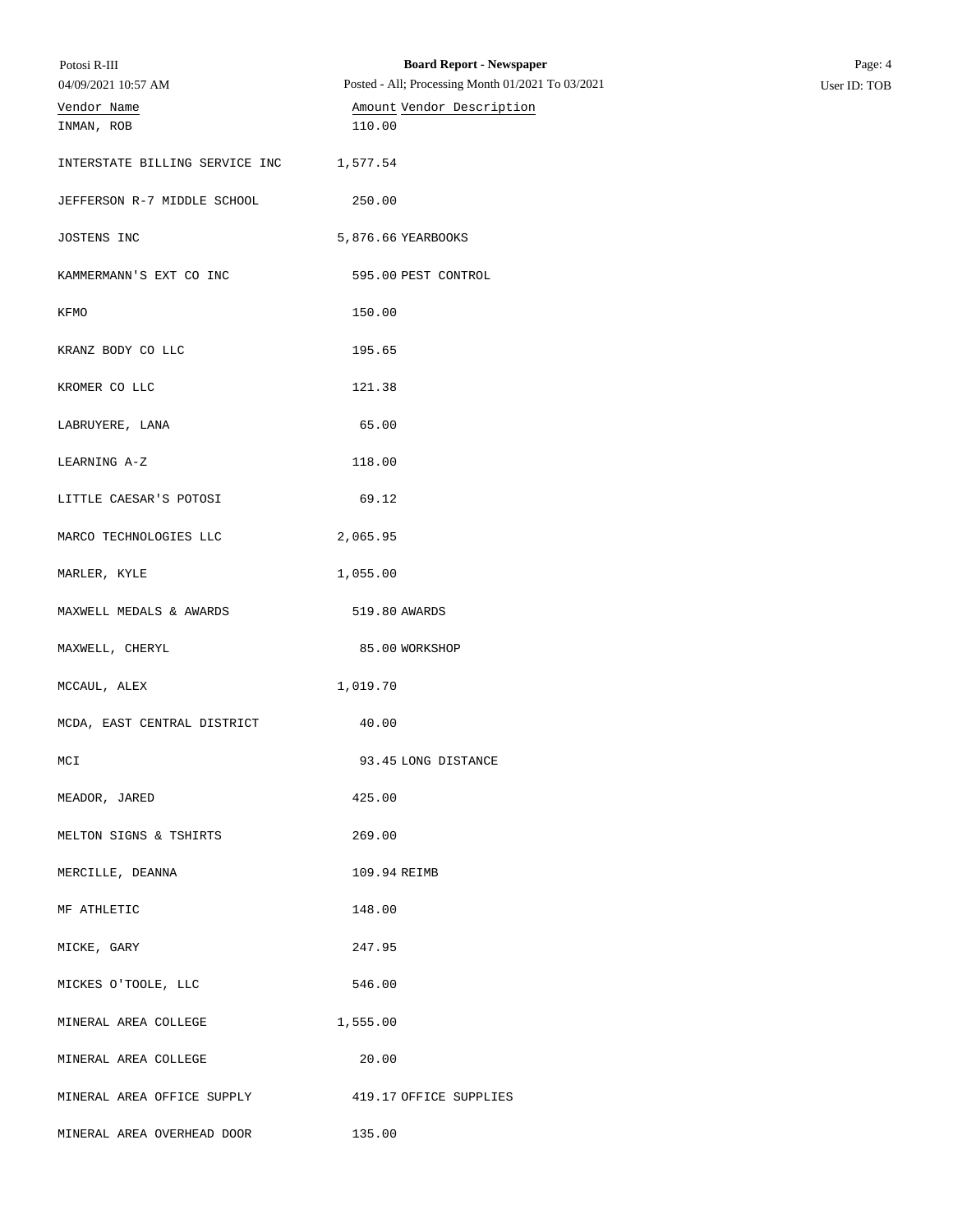| Potosi R-III<br>04/09/2021 10:57 AM | <b>Board Report - Newspaper</b><br>Posted - All; Processing Month 01/2021 To 03/2021 | Page: 5<br>User ID: TOB |
|-------------------------------------|--------------------------------------------------------------------------------------|-------------------------|
| Vendor Name                         | Amount Vendor Description                                                            |                         |
| MISSOURI NARCOTIC OFFICERS ASSOC.   | 175.00                                                                               |                         |
| MISSOURI READING INITIATIVE         | 18,920.00                                                                            |                         |
| MISSOURI WESTERN STATE UNIVERSITY   | 1,000.00                                                                             |                         |
| MO DEPT OF NATURAL RESOURCES        | 100.00                                                                               |                         |
| MO DIVISION OF FIRE SAFETY          | 125.00                                                                               |                         |
| MOLLY HAWKINS' HOUSE                | 173.99 SUPPLIES                                                                      |                         |
| MSHSAA                              | 339.00 MEMBERSHIP                                                                    |                         |
| MTCCCA                              | 20.00                                                                                |                         |
| NCS PEARSON INC                     | 1,218.00                                                                             |                         |
| NEGWER DOOR SYSTEMS                 | 242.00                                                                               |                         |
| Nelson, George                      | 160.00                                                                               |                         |
| NETTLES, JUSTIN                     | 130.00                                                                               |                         |
| Nickelson, Carrie                   | 52.00                                                                                |                         |
| North County High School            | 775.00                                                                               |                         |
| NORTH COUNTY MIDDLE SCHOOL          | 250.00                                                                               |                         |
| 0.D.A.C.S., INC                     | 460.00                                                                               |                         |
| PALEN MUSIC CENTER                  | 650.00                                                                               |                         |
| PASHIA, JEFF                        | 55.80                                                                                |                         |
| PEPSI COLA COMPANY                  | 399.95 SODA                                                                          |                         |
| PERMA BOUND BOOKS                   | 1,830.75 BOOKS                                                                       |                         |
| PERRYVILLE COUNTRY CLUB             | 75.00                                                                                |                         |
| PERRYVILLE HIGH SCHOOL              | 25.00                                                                                |                         |
| PERSONAL FIRE PROTECTION            | 661.25                                                                               |                         |
| POGUE, DENNIS                       | 75.00                                                                                |                         |
| POLOPLAZ                            | 311.12                                                                               |                         |
| PORTELL, STANLEY                    | 172.80                                                                               |                         |
| POSITIVE PROMOTIONS                 | 463.82 SUPPLIES                                                                      |                         |
| POTOSI BAND BOOSTERS                | 746.33                                                                               |                         |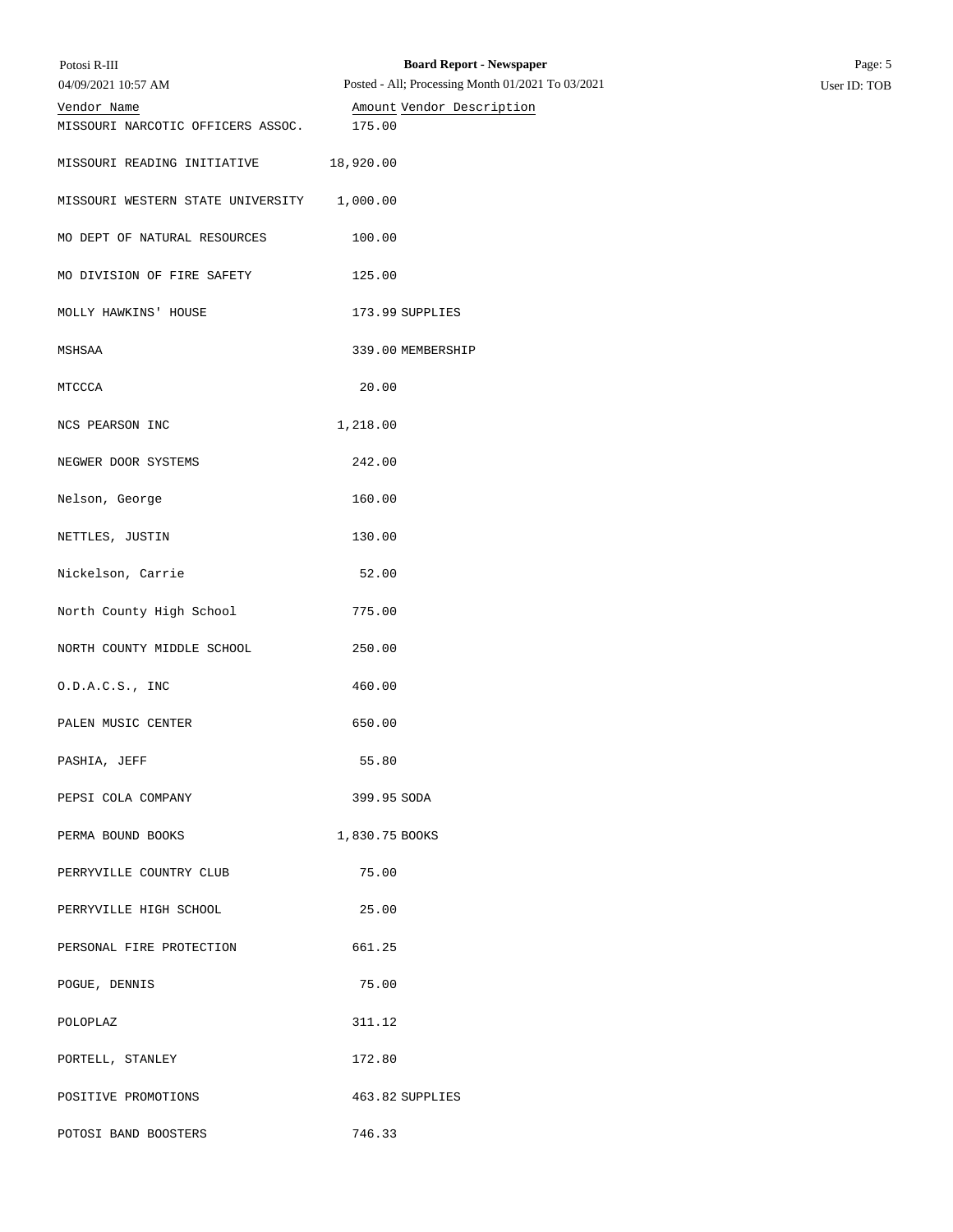| Potosi R-III<br>04/09/2021 10:57 AM          | <b>Board Report - Newspaper</b><br>Posted - All; Processing Month 01/2021 To 03/2021 | Page: 6<br>User ID: TOB |
|----------------------------------------------|--------------------------------------------------------------------------------------|-------------------------|
| Vendor Name<br>POTOSI HIGH SCHOOL PETTY CASH | Amount Vendor Description<br>173.93                                                  |                         |
| POTOSI LUMBER COMPANY                        | 327.24 SUPPLIES                                                                      |                         |
| POTOSI, CITY OF                              | 46,060.54 GAS/WATER/UTILITIES                                                        |                         |
| PRAIRIE FARMS DAIRY INC                      | 23,998.07                                                                            |                         |
| PROBOTIX                                     | 84.06                                                                                |                         |
| PROFFER WHOLESALE PRODUCE INC                | 5,959.50 PRODUCE/FOOD SERVICE                                                        |                         |
| PURCELL TIRE                                 | 6,451.40 TIRES/BUS                                                                   |                         |
| PYATT EYE CARE                               | 29.00                                                                                |                         |
| QUESTAR ASSESSMENT, INC.                     | 18.00                                                                                |                         |
| QUILL CORPORATION                            | 322.07 SCHOOL SUPPLIES                                                               |                         |
| QUINN, PHYLLIS                               | 114.25                                                                               |                         |
| R & K TIRE LLC                               | 110.00                                                                               |                         |
| RESERVE ACCOUNT                              | 500.00                                                                               |                         |
| ROBART REHABILITATION & WELLNESS,<br>LLC     | 60.00                                                                                |                         |
| RODGERS, ED                                  | 15.00                                                                                |                         |
| ROEVER, JEFF                                 | 195.00                                                                               |                         |
| RON'S WINDOWS & DOORS INC.                   | 30.00                                                                                |                         |
| ROYAL PAPERS INC                             | 10,073.81                                                                            |                         |
| RUBLE, SARAH                                 | 53.94                                                                                |                         |
| SAMPSON, JOSEPH                              | 46.58                                                                                |                         |
| SCHAUPERT, TIM                               | 0.00                                                                                 |                         |
| SCHOLASTIC INC BOOK CLUB                     | 216.81                                                                               |                         |
| Seiberlich, Jason                            | 328.05                                                                               |                         |
| SEMO SUPERINTENDENTS                         | 100.00                                                                               |                         |
| SGC FOODSERVICE                              | 52,958.99 SUPPLIES                                                                   |                         |
| SHANKS AUTO & TRUCK SERVICE                  | 250.00                                                                               |                         |
| SHAW, SAM                                    | 120.00                                                                               |                         |
| SHO-ME TECHNOLOGIES                          | 549.90                                                                               |                         |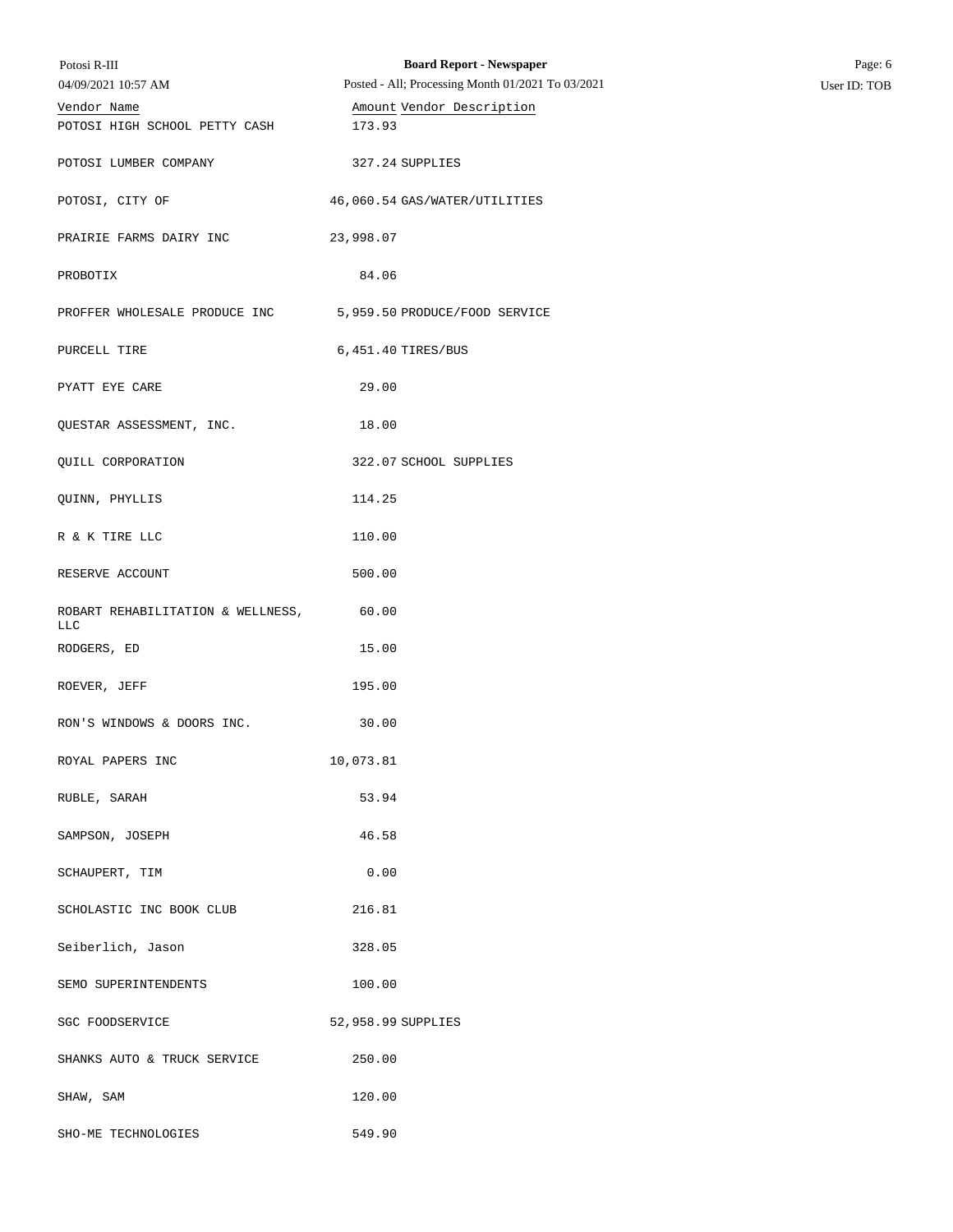| Potosi R-III<br>04/09/2021 10:57 AM             | <b>Board Report - Newspaper</b><br>Posted - All; Processing Month 01/2021 To 03/2021 | Page: 7<br>User ID: TOB |
|-------------------------------------------------|--------------------------------------------------------------------------------------|-------------------------|
| Vendor Name                                     | Amount Vendor Description                                                            |                         |
| SILVEY, KLINTON                                 | 320.00                                                                               |                         |
| SMITH, LISA                                     | 122.35                                                                               |                         |
| SOMETHINGCOOL.COM LLC                           | 88,730.00                                                                            |                         |
| SOUTHEAST RPDC                                  | 150.00 REG                                                                           |                         |
| SOUTHPAW GRAFIX                                 | 1,045.50                                                                             |                         |
| ST FRANCOIS COUNTY TREASURER                    | 405.62                                                                               |                         |
| ST JAMES AUTO & TRUCK PARTS                     | 1,995.00                                                                             |                         |
| STE. GENEVIEVE HIGH SCHOOL                      | 500.00                                                                               |                         |
| STE. GENEVIEVE MIDDLE SCHOOL                    | 250.00                                                                               |                         |
| STONIE'S SAUSAGE SHOP, INC                      | 798.84                                                                               |                         |
| SUN LIFE FINANCIAL                              | 3, 153.39                                                                            |                         |
| SUNLIGHT FEED & FARM CENTER INC                 | 35.07                                                                                |                         |
| SWEET MEMORIES SANDWICH SHOP                    | 660.00 FOOD                                                                          |                         |
| TANG MATH LLC                                   | 9,375.00                                                                             |                         |
| TEACHER DIRECT                                  | 351.22                                                                               |                         |
| THYSSENKRUPP ELEVATOR CORP 1,380.81 MAINTENANCE |                                                                                      |                         |
| TIME FOR KIDS                                   | 113.85                                                                               |                         |
| TIRE BARGAINS                                   | 52.00                                                                                |                         |
| TJ'S PIZZA CO                                   | 1,314.60                                                                             |                         |
| TRAFERA, LLC                                    | 1,849.00                                                                             |                         |
| TRANE                                           | 3,330.33                                                                             |                         |
| TREMCO                                          | 1,750.00 CONSULTING SERVICES                                                         |                         |
| US FOODS, INC.                                  | 14,805.28                                                                            |                         |
| VERIZON                                         | 204.98                                                                               |                         |
| VEX ROBOTICS, INC                               | 703.39                                                                               |                         |
| VISA CARD SERVICES                              | 5,629.27                                                                             |                         |
| WALMART COMMUNITY                               | 3,765.68 SUPPLIES                                                                    |                         |
| WASHINGTON COUNTY AGGREGATES                    | 698.78 GRAVEL                                                                        |                         |